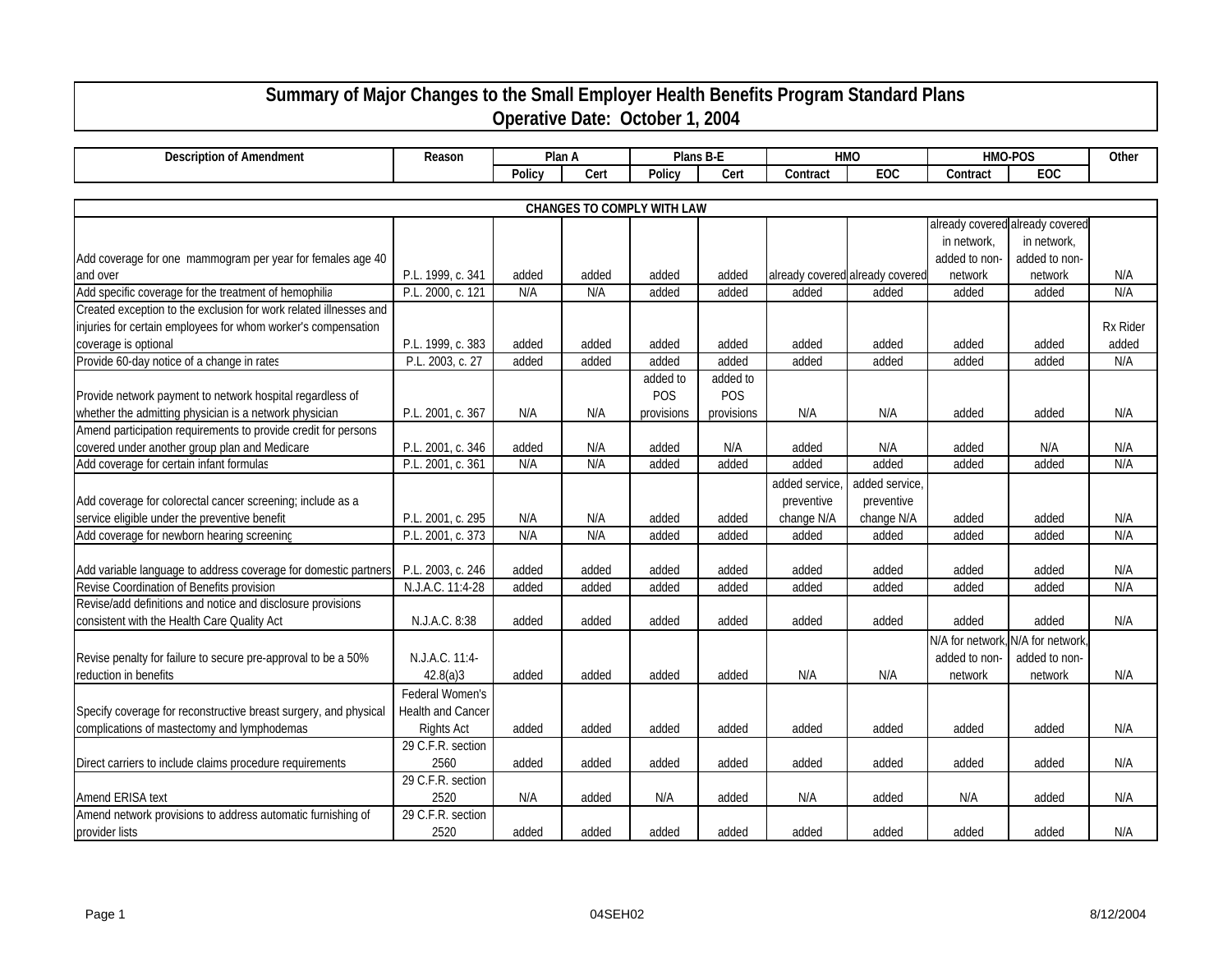## **Summary of Major Changes to the Small Employer Health Benefits Program Standard Plans Operative Date: October 1, 2004**

| Description of Amendment | Reason | Plan A |     | Plans B-L          |      | <b>HMO</b> |                   | HMO-POS  |     | Oth⊾ |
|--------------------------|--------|--------|-----|--------------------|------|------------|-------------------|----------|-----|------|
|                          |        | 'olic\ | Cer | Polic <sup>.</sup> | Cert | Contract   | <b>FOC</b><br>cuu | Contract | EOC |      |
|                          |        |        |     |                    |      |            |                   |          |     |      |

| <b>CHANGES TO COMPLY WITH LAW</b>                                                |                                |         |         |         |         |         |         |         |         |     |
|----------------------------------------------------------------------------------|--------------------------------|---------|---------|---------|---------|---------|---------|---------|---------|-----|
| Amend Continuation provisions under Federal Law to conform to                    |                                |         |         |         |         |         |         |         |         |     |
| recent amendments                                                                | COBRA                          | added   | added   | added   | added   | added   | added   | added   | added   | N/A |
| Amend exclusion for services or supplies by a Government or VA 32 C.F.R. Section |                                |         |         |         |         |         |         |         |         |     |
| hospital to exempt a uniformed services beneficiary                              | 220                            | added   | added   | added   | added   | added   | added   | added   | added   | N/A |
|                                                                                  | 169 N.J. 399<br>(2001); NJDOBI |         |         |         |         |         |         |         |         |     |
| Delete Right to Recovery - Third Party Liability provision                       | Bulletin 01-11                 | deleted | deleted | deleted | deleted | deleted | deleted | deleted | deleted | N/A |

| <b>CHANGES CONSISTENT WITH CONSENSUS DOCUMENT</b>                  |                   |     |     |       |       |       |       |       |       |     |
|--------------------------------------------------------------------|-------------------|-----|-----|-------|-------|-------|-------|-------|-------|-----|
|                                                                    | 12/99 agreement - |     |     |       |       |       |       |       |       |     |
|                                                                    | NJ Working Group  |     |     |       |       |       |       |       |       |     |
|                                                                    | to Improve        |     |     |       |       |       |       |       |       |     |
| Add variable text to address coverage for patient participating in | Outcomes in       |     |     |       |       |       |       |       |       |     |
| scientifically valid cancer clinical trials                        | Cancer Patients   | N/A | N/A | added | added | added | added | added | added | N/A |

|                                                                       |                        |          |          | <b>CHANGES TO BENEFIT SPECIFICATIONS</b> |             |                |                |          |          |                 |
|-----------------------------------------------------------------------|------------------------|----------|----------|------------------------------------------|-------------|----------------|----------------|----------|----------|-----------------|
|                                                                       |                        |          |          | added for                                | added for   |                |                |          |          |                 |
| Prescription Drug Coverage included in the plan is subject to the     |                        |          |          | PPO and                                  | PPO and     |                |                |          |          |                 |
| non-network level of coverage                                         | <b>Board Initiated</b> | N/A      | N/A      | <b>POS</b>                               | <b>POS</b>  | N/A            | N/A            | added    | added    | N/A             |
| The list of services that requires preapproval may include, at the    |                        |          |          |                                          |             |                |                |          |          |                 |
| option of the carrier, speech, cognitive rehabilitation, occupational |                        |          |          |                                          |             |                |                |          |          |                 |
| and physical therapies                                                | <b>Board Initiated</b> | N/A      | N/A      | added                                    | added       | N/A            | N/A            | N/A      | N/A      | N/A             |
| Preapproval is required for the exchange of unused inpatient days     |                        |          |          |                                          |             |                |                |          |          |                 |
| for non-biologically based mental illness and substance abuse for     |                        |          |          |                                          |             |                |                |          |          |                 |
| additional outpatient visits                                          | <b>Board Initiated</b> | N/A      | N/A      | added                                    | added       | added          | added          | added    | added    | N/A             |
| At the option of the carrier, preapproval may be required for         |                        |          |          |                                          |             |                |                |          |          | <b>Rx Rider</b> |
| certain prescription drugs                                            | <b>Board Initiated</b> | N/A      | N/A      | added                                    | added       | added          | added          | added    | added    | added           |
|                                                                       |                        |          |          | deleted for                              | deleted for |                |                |          |          |                 |
| Delete \$1,000,000 lifetime maximum in Plan B                         | <b>Board Initiated</b> | N/A      | N/A      | Plan B                                   | Plan B      | N/A            | N/A            | N/A      | N/A      | N/A             |
| Replace Coinsurance Cap and Coinsured Charge Limit Provisions         |                        |          |          |                                          |             |                |                |          |          |                 |
| with Maximum Out-of-Pocket Provisions                                 | <b>Board Initiated</b> | replaced | replaced | replaced                                 | replaced    | replaced       | replaced       | replaced | replaced | N/A             |
| Add optional deductible and coinsurance provisions to HMO and         |                        |          |          |                                          |             |                |                |          |          |                 |
| HMO-POS plans                                                         | <b>Board Initiated</b> | N/A      | N/A      | N/A                                      | N/A         | added          | added          | added    | added    | N/A             |
|                                                                       |                        |          |          |                                          |             | added if using | added if using |          |          |                 |
| Expand the deductible options to allow amounts from \$250 -           |                        |          |          |                                          |             | deductible /   | deductible /   |          |          |                 |
| \$5,000                                                               | <b>Board Initiated</b> | N/A      | N/A      | added                                    | added       | coinsurance    | coinsurance    | added    | added    | N/A             |